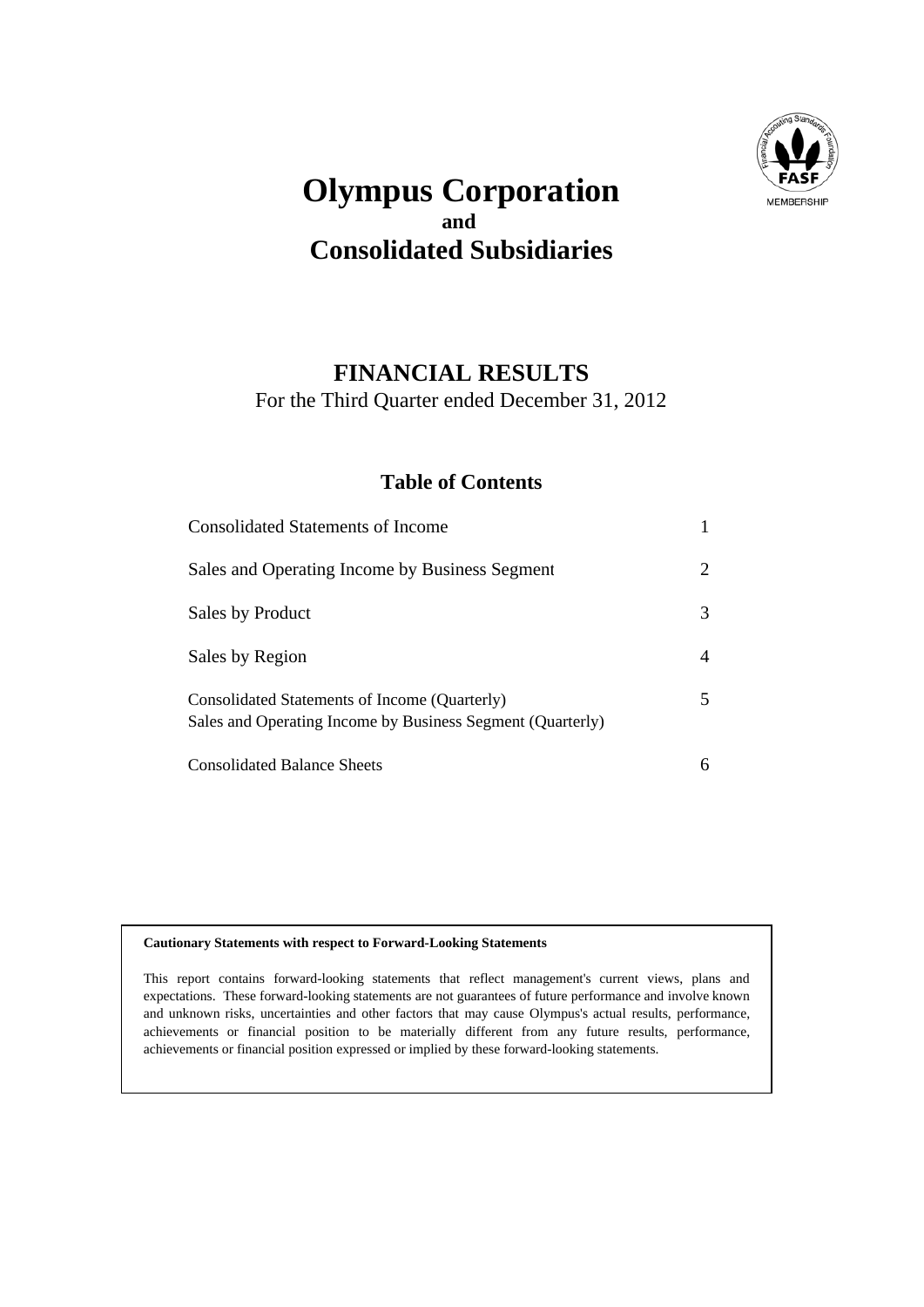### **Consolidated Statements of Income**

|                                          |                       |       |                                                   |       |                     |                |            | (Millions of Yen) |
|------------------------------------------|-----------------------|-------|---------------------------------------------------|-------|---------------------|----------------|------------|-------------------|
|                                          | For the third quarter |       | For the third quarter                             |       | For the year ending |                |            |                   |
|                                          |                       |       | ended Dec. 31 Proportion ended Dec. 31 Proportion |       | Growth              | <b>Mar. 31</b> | Proportion | Growth            |
|                                          | 2011(Results)         | (96)  | $2012$ (Results)                                  | (96)  | (96)                | 2013(Forecast) | (96)       | (96)              |
| Net Sales                                | 624,652               |       | 561,228                                           |       | $-10.2%$            | 740,000        |            | $-12.8%$          |
| Cost of Sales                            | 341,131               | 54.6% | 286,343                                           | 51.0% |                     | 368,000        | 49.7%      |                   |
| <b>Gross Profit</b>                      | 283,521               | 45.4% | 274,885                                           | 49.0% | $-3.0%$             | 372,000        | 50.3%      | $-3.1%$           |
| S.G.A. Expenses                          | 257,562               | 41.2% | 250,275                                           | 44.6% |                     | 337,000        | 45.6%      |                   |
| Operating Income                         | 25,959                | 4.2%  | 24,610                                            | 4.4%  | $-5.2%$             | 35,000         | 4.7%       | $-1.5%$           |
| Other Income/Expenses                    | $-10,953$             |       | $-15,871$                                         |       |                     | $-23,500$      |            |                   |
| <b>Extraordinary Item</b>                | $-18,552$             |       | 10,588                                            |       |                     | 9,500          |            |                   |
| Income Before Provision for Income Taxes | $-3,546$              | —     | 19,327                                            | 3.4%  |                     | 21,000         | 2.8%       |                   |
| Provision for Income Taxes               | 29,358                |       | 11,482                                            |       |                     | <b>14,800</b>  |            |                   |
| Minority Interests                       | <u>181</u>            |       | 221                                               |       |                     | 200            |            |                   |
| Net Income                               | $-33,085$             |       | 7,624                                             | 1.4%  |                     | 6,000          | 0.8%       |                   |
|                                          |                       |       |                                                   |       |                     |                |            |                   |

| Average Exchange Rate for Net Sales |           |      |          |                 |        |      |          |
|-------------------------------------|-----------|------|----------|-----------------|--------|------|----------|
| Yen / U.S.Dollar                    | 79.01     |      | 80.00    |                 | 83.00  |      |          |
| Yen / Euro                          | 110.64    |      | 102.17   |                 | 107.00 |      |          |
| Favorable/Unfavorable Impact on Net |           |      |          |                 |        |      |          |
| <b>Sales</b>                        | $-20,136$ |      | $-5,601$ |                 | 9,016  |      |          |
| Favorable/Unfavorable Impact on     |           |      |          |                 |        |      |          |
| <b>Operating Income</b>             | $-4,330$  |      | $-4,143$ |                 | 190    |      |          |
| R & D Expenditures                  | 43,140    | 6.9% | 42,250   | 7.5%<br>$-2.1%$ | 63,000 | 8.5% | 2.7%     |
| Capital Investments                 | 23,860    |      | 20,564   | $-13.8%$        | 31,000 |      | $-18.3%$ |
| Depreciation                        | 24,831    |      | 24,260   | $-2.3%$         | 34,000 |      | 0.6%     |
|                                     |           |      |          |                 |        |      |          |

*(Note)*

 *Above consolidated statements of income are based on Japanese GAAP. Therefore, this information has some differences as to description from financial statements in annual report based on U.S. GAAP.*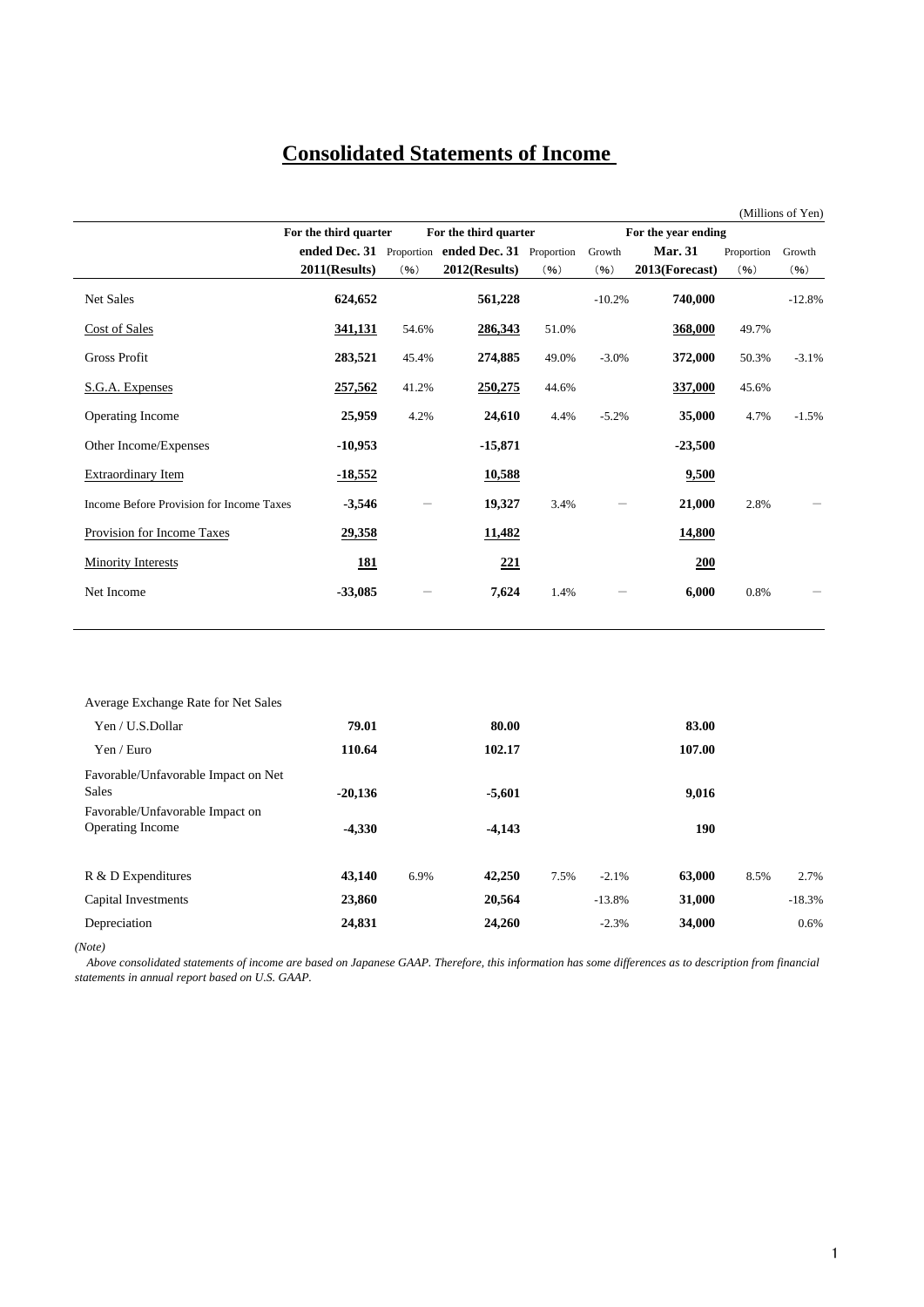# **Sales and Operating Income by Business Segment**

|               |                         |                   | The third Quarter |           |                   | The fiscal year   |            |
|---------------|-------------------------|-------------------|-------------------|-----------|-------------------|-------------------|------------|
|               |                         | From Apr. 1, 2011 | From Apr. 1, 2012 |           | From Apr. 1, 2011 | From Apr. 1, 2012 |            |
|               |                         | to Dec. 31,2011   | to Dec. 31,2012   | Growth    | to Mar. 31,2012   | to Mar. 31,2013   | Growth     |
|               |                         |                   |                   |           |                   | Forecast          |            |
| Medical       | Net Sales               | 252,510           | 270,227           | 17,717    | 349,246           | 390,000           | 40,754     |
|               | <b>Operating Income</b> | 47,236            | 56,422            | 9,186     | 68,188            | 84,000            | 15,812     |
|               | (96)                    | 18.7%             | 20.9%             | 2.2%      | 19.5%             | 21.5%             | 2.0%       |
| Life Science  | Net Sales               | 65,935            | 57,509            | $-8,426$  | 92,432            | 85,000            | $-7,432$   |
| & Industrial  | Operating Income        | 3,510             | 1,182             | $-2,328$  | 5,439             | 2,000             | $-3,439$   |
|               | (96)                    | 5.3%              | 2.1%              | $-3.2%$   | 5.9%              | 2.4%              | $-3.5%$    |
| Imaging       | Net Sales               | 104,803           | 86,889            | $-17,914$ | 128,561           | 110,000           | $-18,561$  |
|               | <b>Operating Income</b> | $-3,802$          | $-8,753$          | $-4,951$  | $-10,760$         | $-16,000$         | $-5,240$   |
|               | (96)                    |                   |                   |           |                   |                   |            |
| Information   | Net Sales               | 164,000           | 114,243           | $-49,757$ | 229,399           | 114,243           | $-115,156$ |
| and           | <b>Operating Income</b> | 3,584             | 1,704             | $-1,880$  | 5,277             | 1,704             | $-3,573$   |
| Communication | (96)                    | 2.2%              | 1.5%              | $-0.7%$   | 2.3%              | 1.5%              | $-0.8%$    |
| Others        | Net Sales               | 37,404            | 32,360            | $-5,044$  | 48,910            | 40,757            | $-8,153$   |
|               | <b>Operating Income</b> | $-5,237$          | $-3,313$          | 1,924     | $-7,992$          | $-6,704$          | 1,288      |
|               | (96)                    |                   |                   |           |                   |                   |            |
| Elimination   | Net Sales               |                   |                   |           |                   |                   |            |
| <b>or</b>     | <b>Operating Income</b> | $-19,332$         | $-22,632$         | $-3,300$  | $-24,634$         | $-30,000$         | $-5,366$   |
| Corporate     |                         |                   |                   |           |                   |                   |            |
| <b>Total</b>  | Net Sales               | 624,652           | 561,228           | $-63,424$ | 848,548           | 740,000           | $-108,548$ |
|               | Operating Income        | 25,959            | 24,610            | $-1,349$  | 35,518            | 35,000            | $-518$     |
|               | (96)                    | 4.2%              | 4.4%              | 0.2%      | 4.2%              | 4.7%              | 0.5%       |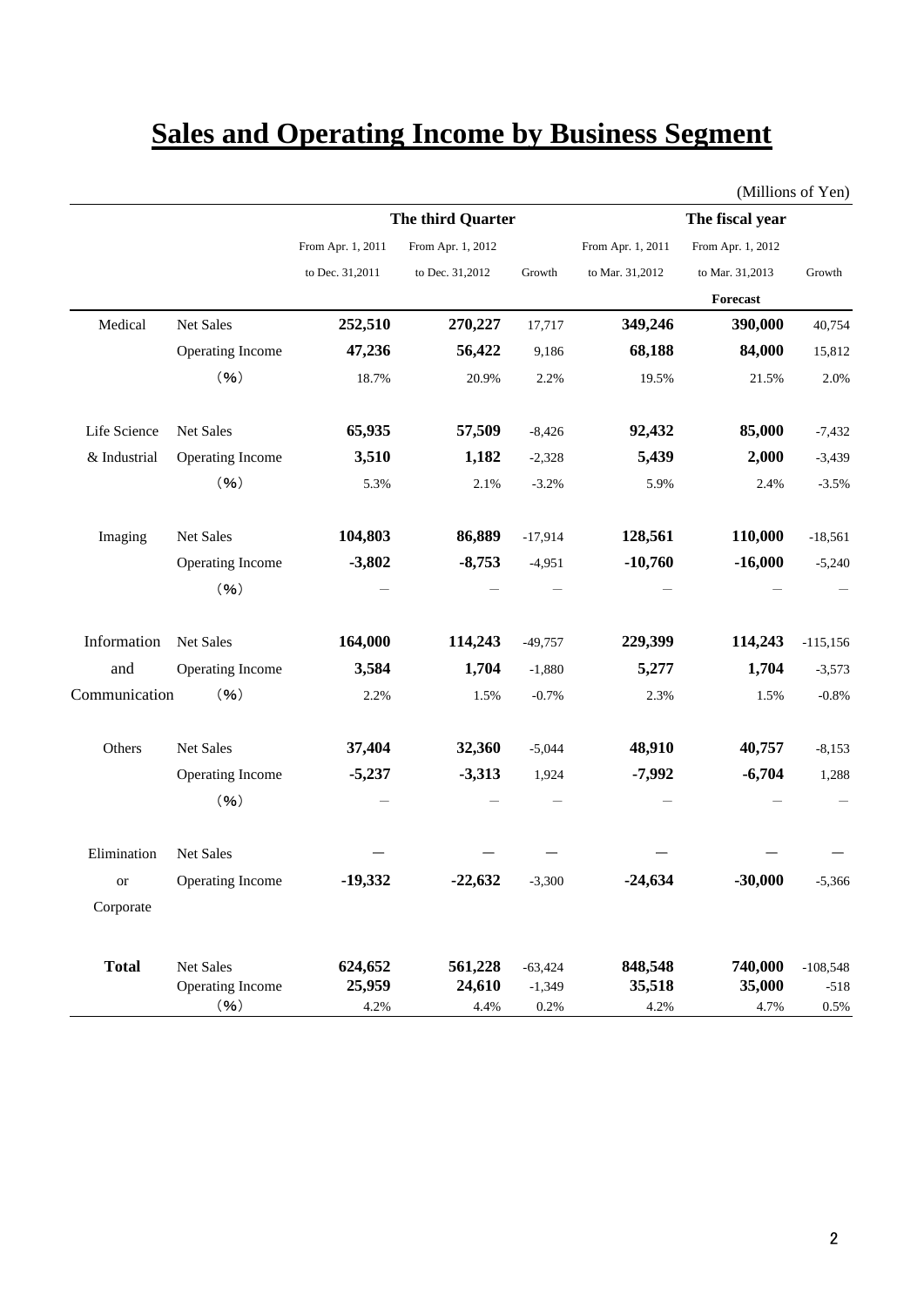## **Sales by Product**

(Millions of Yen)

|                        |          | Dec. 31       | Composition | Dec. 31       | Composition Growth |              | <b>Mar. 31</b> | Composition Growth |               |
|------------------------|----------|---------------|-------------|---------------|--------------------|--------------|----------------|--------------------|---------------|
|                        |          | 2011(Results) | Ratio (%)   | 2012(Results) | Ratio (%)          | (96)         | 2013(Forecast) | Ratio(%)           | (96)          |
| Endoscope              | Domestic | 30,383        |             | 30,840        |                    | 1.5%         | 46,000         |                    | 5.0%          |
|                        | Overseas | 107,822       |             | 115,675       |                    | 7.3%         | 164,800        |                    | 11.4%         |
|                        | Total    | 138,205       | 22.1%       | 146,515       | 26.1%              | 6.0%         | 210,800        | 28.5%              | 9.9%          |
| Surgical               | Domestic | 25,547        |             | 30,590        |                    | 19.7%        | 42,200         |                    | 15.3%         |
| & Endo-Therapy         | Overseas | 88,758        |             | 93,122        |                    | 4.9%         | 137,000        |                    | 13.4%         |
|                        | Total    | 114,305       | 18.3%       | 123,712       | 22.0%              | 8.2%         | 179,200        | 24.2%              | 13.8%         |
| <b>Medical / Total</b> | Domestic | 55,930        |             | 61,430        |                    | 9.8%         | 88,200         |                    | 9.7%          |
|                        | Overseas | 196,580       |             | 208,797       |                    | 6.2%         | 301,800        |                    | 12.3%         |
|                        | Total    | 252,510       | 40.4%       | 270,227       | 48.1%              | 7.0%         | 390,000        | 52.7%              | 11.7%         |
| Life Science           | Domestic | 5,993         |             | 5,123         |                    | $-14.5%$     | 9,800          |                    | $-7.2%$       |
|                        | Overseas | 23,068        |             | 19,828        |                    | $-14.0%$     | 29,000         |                    | $-9.6%$       |
|                        | Total    | 29,061        | 4.7%        | 24,951        |                    | 4.4% -14.1%  | 38,800         | 5.3%               | $-9.0%$       |
| Industrial             | Domestic | 5,884         |             | 5,124         |                    | $-12.9%$     | 7,900          |                    | $-5.9%$       |
|                        | Overseas | 30,990        |             | 27,434        |                    | $-11.5%$     | 38,300         |                    | $-7.5%$       |
|                        | Total    | 36,874        | 5.9%        | 32,558        |                    | 5.8% -11.7%  | 46,200         | 6.2%               | $-7.2%$       |
| <b>Life Science</b>    | Domestic | 11,877        |             | 10,247        |                    | $-13.7%$     | 17,700         |                    | $-6.6%$       |
| & Industrial / Total   | Overseas | 54,058        |             | 47,262        |                    | $-12.6%$     | 67,300         |                    | $-8.4%$       |
|                        | Total    | 65,935        | 10.6%       | 57,509        |                    | 10.2% -12.8% | 85,000         | 11.5%              | $-8.0\%$      |
| Digital Camera         | Domestic | 21,569        |             | 22,059        |                    | 2.3%         | 26,700         |                    | $-2.3%$       |
|                        | Overseas | 72,988        |             | 55,294        |                    | $-24.2%$     | 70,900         |                    | $-19.3%$      |
|                        | Total    | 94,557        | 15.1%       | 77,353        |                    | 13.8% -18.2% | 97,600         |                    | 13.2% -15.3%  |
| Others                 | Domestic | 2,972         |             | 3,169         |                    | 6.6%         | 4,000          |                    | $-0.4%$       |
|                        | Overseas | 7,274         |             | 6,367         |                    | $-12.5%$     | 8,400          |                    | $-9.7%$       |
|                        | Total    | 10,246        | 1.7%        | 9,536         | 1.7%               | $-6.9%$      | 12,400         | 1.7%               | $-6.9%$       |
| <b>Imaging / Total</b> | Domestic | 24,541        |             | 25,228        |                    | 2.8%         | 30,700         |                    | $-2.1%$       |
|                        | Overseas | 80,262        |             | 61,661        |                    | $-23.2%$     | 79,300         |                    | $-18.4%$      |
|                        | Total    | 104,803       | 16.8%       | 86,889        |                    | 15.5% -17.1% | 110,000        |                    | 14.9% -14.4%  |
| <b>Information</b>     | Domestic | 164,000       |             | 114,243       |                    | $-30.3%$     | 114,243        |                    | $-50.2%$      |
| & Communication        | Overseas |               |             |               |                    |              |                |                    |               |
|                        | Total    | 164,000       | 26.2%       | 114,243       |                    | 20.4% -30.3% | 114,243        | 15.4%              | $-50.2%$      |
| <b>Others</b>          | Domestic | 29,024        |             | 26,729        |                    | $-7.9%$      | 34,357         |                    | $-9.9%$       |
|                        | Overseas | 8,380         |             | 5,631         |                    | $-32.8%$     | 6,400          |                    | $-40.7%$      |
|                        | Total    | 37,404        | 6.0%        | 32,360        |                    | 5.8% -13.5%  | 40,757         | 5.5%               | $-16.7%$      |
| <b>Total</b>           | Domestic | 285,372       |             | 237,877       |                    | $-16.6%$     | 285,200        |                    | $-28.4%$      |
|                        | Overseas | 339,280       |             | 323,351       |                    | $-4.7%$      | 454,800        |                    | 1.0%          |
|                        | Total    | 624,652       | 100.0%      | 561,228       | 100.0% -10.2%      |              | 740,000        |                    | 100.0% -12.8% |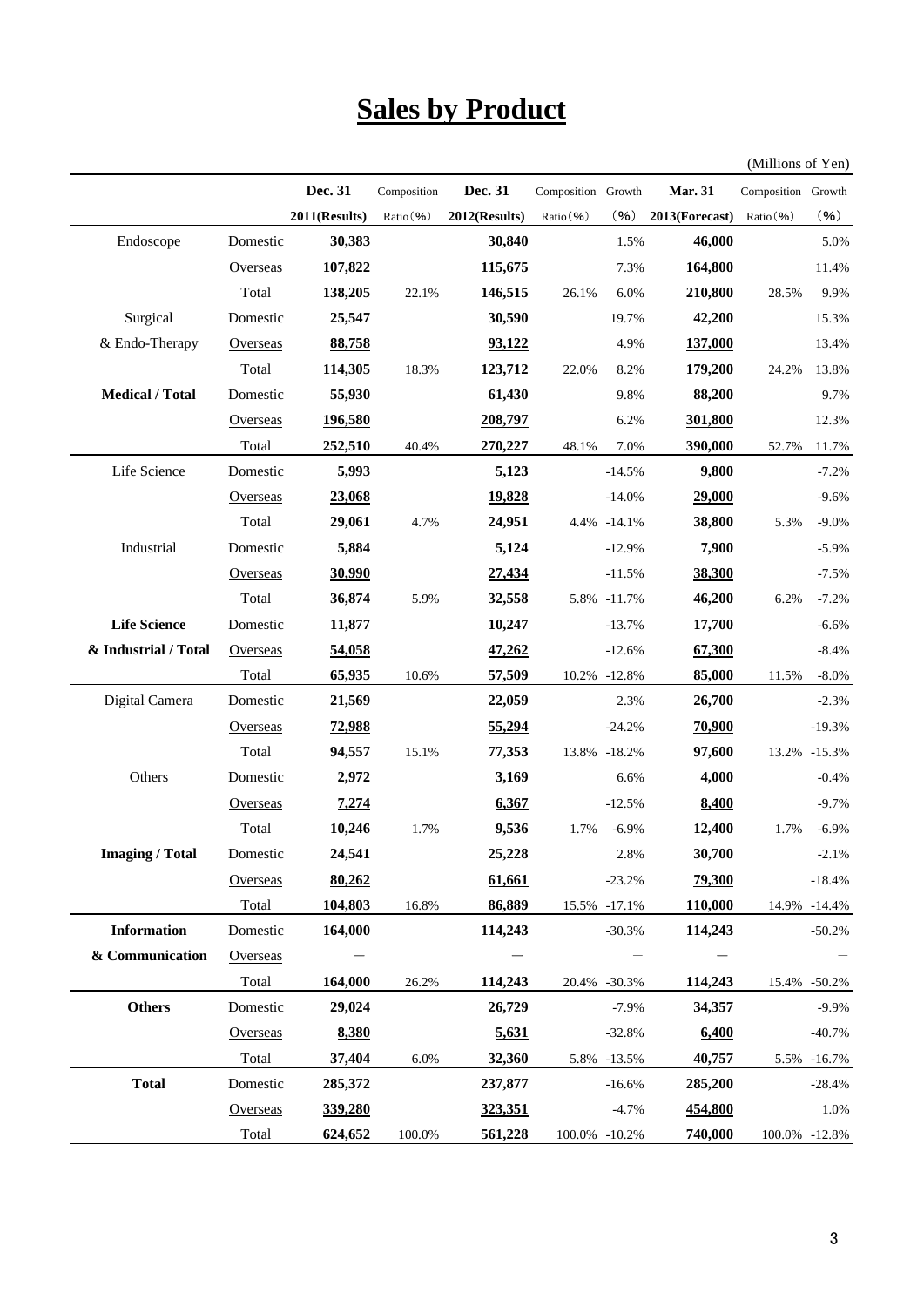|                     |              |               |             |               |             | (Millions of Yen) |
|---------------------|--------------|---------------|-------------|---------------|-------------|-------------------|
|                     |              | Dec. 31       | Composition | Dec. 31       | Composition | Growth            |
|                     |              | 2011(Results) | Ratio (%)   | 2012(Results) | Ratio (%)   | (96)              |
| <b>Medical</b>      | Japan        | 55,930        | 22.1%       | 61,430        | 22.7%       | 9.8%              |
|                     | N. America   | 88,013        | 34.9%       | 93,261        | 34.5%       | 6.0%              |
|                     | Europe       | 70,239        | 27.8%       | 72,462        | 26.8%       | 3.2%              |
|                     | Asia/Oceania | 30,665        | 12.1%       | 36,239        | 13.4%       | 18.2%             |
|                     | Others       | 7,663         | 3.1%        | 6,835         | 2.6%        | $-10.8%$          |
|                     | Total        | 252,510       |             | 270,227       |             | 7.0%              |
| <b>Life Science</b> | Japan        | 11,877        | 18.0%       | 10,247        | 17.8%       | $-13.7%$          |
| & Industrial        | N. America   | 16,297        | 24.7%       | 14,577        | 25.4%       | $-10.6%$          |
|                     | Europe       | 15,134        | 23.0%       | 13,269        | 23.1%       | $-12.3%$          |
|                     | Asia/Oceania | 18,144        | 27.5%       | 14,833        | 25.8%       | $-18.2%$          |
|                     | Others       | 4,483         | 6.8%        | 4,583         | 7.9%        | 2.2%              |
|                     | Total        | 65,935        |             | 57,509        |             | $-12.8%$          |
| <b>Imaging</b>      | Japan        | 24,541        | 23.4%       | 25,228        | 29.0%       | 2.8%              |
|                     | N. America   | 15,604        | 14.9%       | 14,044        | 16.2%       | $-10.0\%$         |
|                     | Europe       | 34,114        | 32.6%       | 25,302        | 29.1%       | $-25.8%$          |
|                     | Asia/Oceania | 26,810        | 25.6%       | 19,850        | 22.9%       | $-26.0\%$         |
|                     | Others       | 3,734         | 3.5%        | 2,465         | 2.8%        | $-34.0%$          |
|                     | Total        | 104,803       |             | 86,889        |             | $-17.1%$          |
| Information &       | Japan        | 164,000       | 100.0%      | 114,243       | 100.0%      | $-30.3%$          |
| Communication       | N. America   |               |             |               |             |                   |
|                     | Europe       |               |             |               |             |                   |
|                     | Asia/Oceania |               |             |               |             |                   |
|                     | Others       |               |             |               |             |                   |
|                     | Total        | 164,000       |             | 114,243       |             | $-30.3%$          |
| <b>Others</b>       | Japan        | 29,024        | 77.6%       | 26,729        | 82.6%       | $-7.9%$           |
|                     | N. America   | 1,466         | 3.9%        | 1,249         | 3.9%        | $-14.8%$          |
|                     | Europe       | 2,239         | 6.0%        | 2,342         | 7.2%        | 4.6%              |
|                     | Asia/Oceania | 4,396         | 11.8%       | 1,858         | 5.7%        | $-57.7%$          |
|                     | Others       | 279           | 0.7%        | 182           | 0.6%        | $-34.8%$          |
|                     | Total        | 37,404        |             | 32,360        |             | $-13.5%$          |
| <b>Total</b>        | Japan        | 285,372       | 45.7%       | 237,877       | 42.4%       | $-16.6%$          |
|                     | N. America   | 121,380       | 19.4%       | 123,131       | 21.9%       | 1.4%              |
|                     | Europe       | 121,726       | 19.5%       | 113,375       | 20.2%       | $-6.9\%$          |
|                     | Asia/Oceania | 80,015        | 12.8%       | 72,780        | 13.0%       | $-9.0\%$          |
|                     | Others       | 16,159        | 2.6%        | 14,065        | 2.5%        | $-13.0%$          |
|                     | Total        | 624,652       |             | 561,228       |             | $-10.2%$          |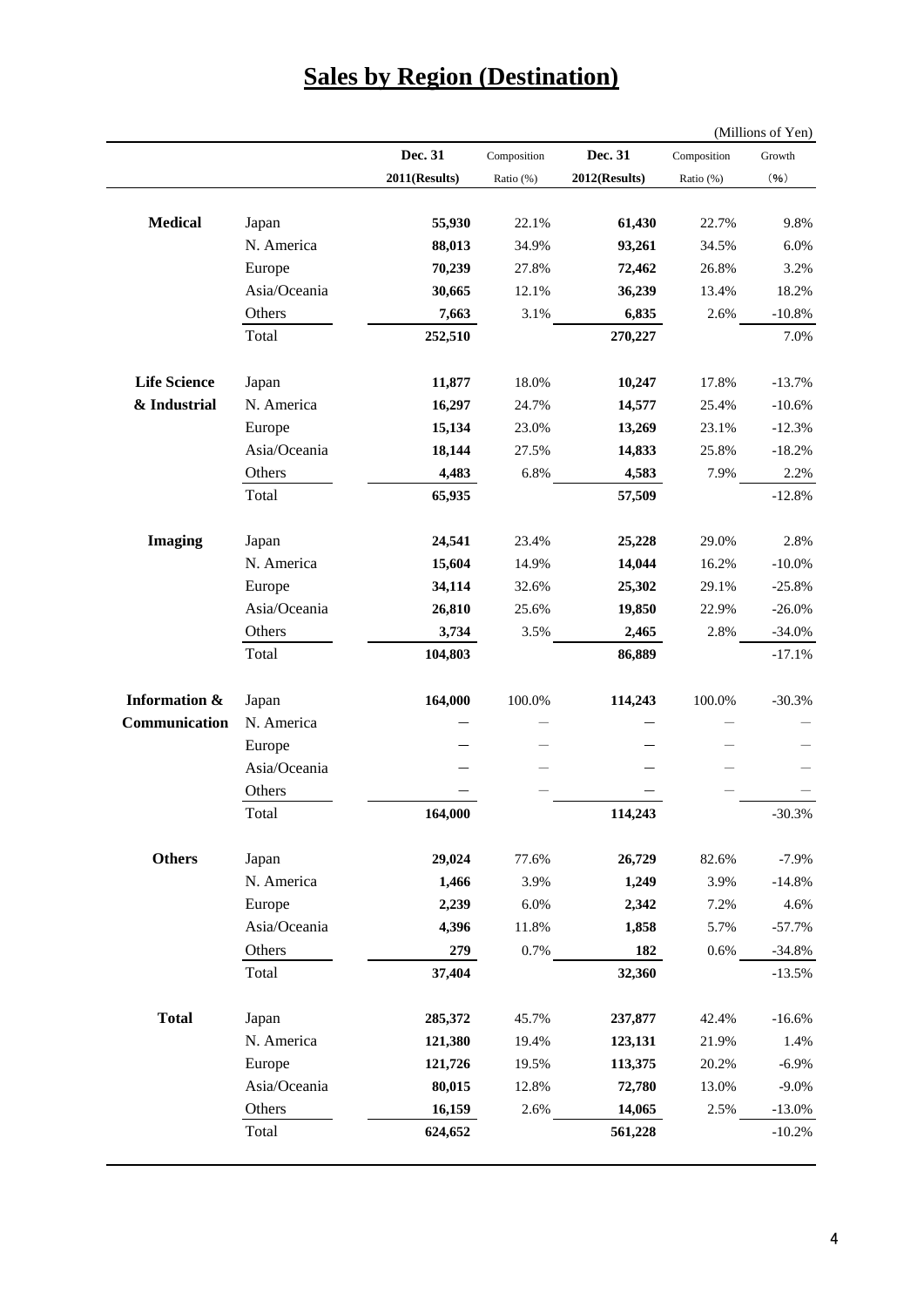|                                                    |                    |                                          |             |                    |                | (Millions of Yen) |  |
|----------------------------------------------------|--------------------|------------------------------------------|-------------|--------------------|----------------|-------------------|--|
|                                                    |                    | For the fiscal year ending Mar. 31, 2013 |             |                    | Growth $(\% )$ |                   |  |
|                                                    | <b>1st Quarter</b> | 2nd Quarter                              | 3rd Quarter | <b>1st Quarter</b> | 2nd Quarter    | 3rd Quarter       |  |
| Net Sales                                          | 189,542            | 216,222                                  | 155,464     | $-4.5%$            | 0.1%           | $-26.0\%$         |  |
| <b>Cost of Sales</b>                               | 102,897            | 115,440                                  | 68,006      | $-5.4%$            | $-0.7%$        | $-41.4%$          |  |
| <b>Gross Profit</b>                                | 86,645             | 100,782                                  | 87,458      | $-3.5%$            | 1.1%           | $-7.0\%$          |  |
| S.G.A. Expenses                                    | 84,527             | 84,860                                   | 80,888      | $-0.1%$            | $-2.9%$        | $-5.5%$           |  |
| Operating Income                                   | 2,118              | 15,922                                   | 6,570       | $-59.6%$           | 29.5%          | $-22.0%$          |  |
| Other Income/Expenses                              | $-2,359$           | $-8,287$                                 | $-5,225$    |                    |                |                   |  |
| <b>Extraordinary Item</b>                          | $-1,818$           | 12,408                                   | $-2$        |                    |                |                   |  |
| Income Before Provision for<br><b>Income Taxes</b> | $-2,059$           | 20,043                                   | 1,343       |                    |                | $-56.6%$          |  |
| Provision for Income Taxes                         | 2,311              | 7,523                                    | 1,648       | 18.2%              | $-68.2%$       | $-56.1%$          |  |
| <b>Minority Interests</b>                          | 86                 | 49                                       | 86          | 68.6%              | 40.0%          | $-9.5%$           |  |
| Net Income                                         | $-4,456$           | 12,471                                   | $-391$      |                    |                |                   |  |
|                                                    |                    |                                          |             |                    |                |                   |  |
| Capital Investments                                | 7,199              | 7,430                                    | 5,935       | $-9.8\%$           | $-12.5%$       | $-19.7\%$         |  |
| Depreciation                                       | 7,762              | 7,965                                    | 8,533       | $-6.4%$            | $-3.8%$        | 3.3%              |  |

### **Consolidated Statements of Income (Quarterly)**

 *Above consolidated statements of income are based on Japanese GAAP. Therefore, this information has some differences as to description from financial statements in annual report based on U.S. GAAP.*

### **Sales and Operating Income by Business Segment (Quarterly)**

|                                           |                                |                    |                                          |             |                    |                | (Millions of Yen)       |
|-------------------------------------------|--------------------------------|--------------------|------------------------------------------|-------------|--------------------|----------------|-------------------------|
|                                           |                                |                    | For the fiscal year ending Mar. 31, 2013 |             |                    | Growth $(\% )$ |                         |
|                                           |                                | <b>1st Quarter</b> | 2nd Quarter                              | 3rd Quarter | <b>1st Quarter</b> |                | 2nd Quarter 3rd Quarter |
| Medical                                   | <b>Net Sales</b>               | 78,402             | 97,790                                   | 94,035      | 1.0%               | 13.5%          | $6.0\%$                 |
|                                           | Operating Income               | 12,378             | 24,976                                   | 19,068      | 13.4%              | 43.1%          | 1.1%                    |
| Life Science                              | Net Sales                      | 17,697             | 20,436                                   | 19,376      | $-14.0%$           | $-15.9%$       | $-8.1%$                 |
| & Industrial                              | Operating Income               | $-403$             | 1,489                                    | 96          |                    | $-50.3%$       |                         |
| Imaging                                   | <b>Net Sales</b>               | 28,849             | 27,091                                   | 30,949      | $-15.8%$           | $-26.5%$       | $-8.2%$                 |
|                                           | Operating Income               | $-1,533$           | $-2,904$                                 | $-4,316$    |                    |                |                         |
| Information & Net Sales                   |                                | 53,865             | 60,378                                   |             | 2.4%               | 6.7%           | $-100.0\%$              |
|                                           | Communication Operating Income | 548                | 1,156                                    |             | $-45.9%$           | $-33.6%$       | $-100.0\%$              |
| Others                                    | <b>Net Sales</b>               | 10,729             | 10,527                                   | 11,104      | $-20.4%$           | $-13.1%$       | $-6.0\%$                |
|                                           | Operating Income               | $-1,052$           | $-2,551$                                 | 290         |                    |                |                         |
|                                           | <b>Net Sales</b>               |                    |                                          |             |                    |                |                         |
| Elimination<br><sub>or</sub><br>Corporate | Operating Income               | $-7,820$           | $-6,244$                                 | $-8,568$    |                    |                |                         |
| <b>Total</b>                              | Net Sales                      | 189,542            | 216,222                                  | 155,464     | $-4.5%$            | 0.1%           | $-26.0\%$               |
|                                           | Operating Income               | 2,118              | 15,922                                   | 6,570       | $-59.6%$           | 29.5%          | $-22.0%$                |

*<sup>(</sup>Note)*